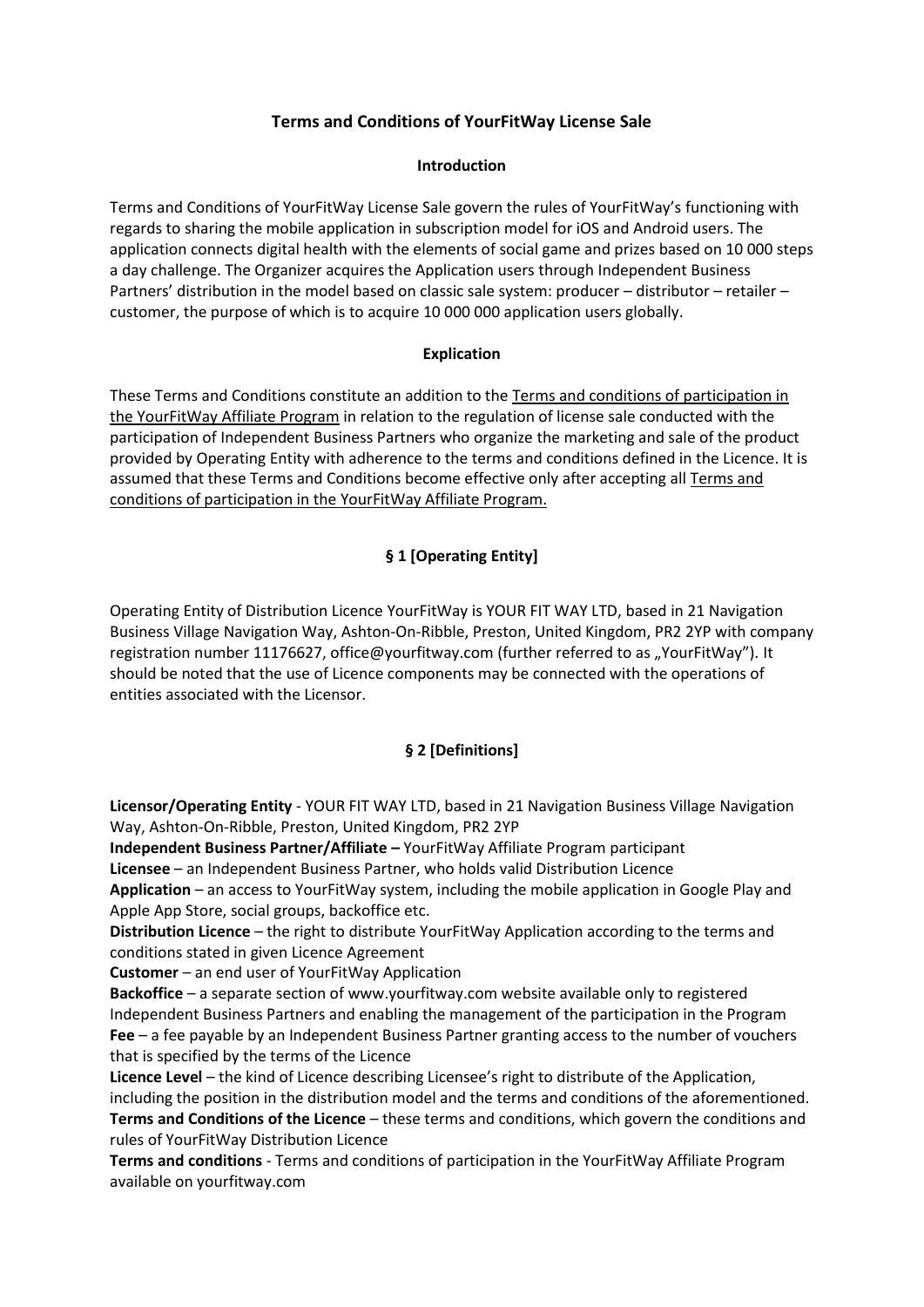## **§ 3 [Distribution Licence]**

- 1. The Distribution Licence is free, the Licence Level and the resulting fee are specified based on the first purchase of the vouchers (prepaid access to the Application sold at wholesale price and valid at the given Licence Level). Every prepaid access is a product destined for the distribution to the end users of the Application. The Licence entitles the Independent Business Partner to distribute prepaid access to the Application as well as a regular access payable at 10\$ monthly.
- 2. The Distribution Model introduced by the producer of YourFitWay Application includes the scheme in which the following levels of distribution occur:
- a. Retailer promotes the products among the end users. This Level entitles the Independent Business Partner to the Golden Licence. Operating within this level does not exclude the possibility of purchasing other Licence Levels.
- b. Sub-distributor organizes the structures of the sale created mainly by the retailers. This Level enables Independent Business Partner's access to the Black Licence. Operating within this level does not exclude the possibility of purchasing other Licence Levels.
- c. Distributor organizes the structure of the sale created mainly by sub-distributors. Within this Level, Independent Business Partner has access to the Black Ambassador Licence. Operating within this level does not exclude the possibility of purchasing other Licence Levels.
- 3. The Independent Business Partner is aware that the purchase of the Licence does not guarantee generating certain revenue, gain nor economic success. The Affiliate also understands that the success is fully based on their individual endeavors. The Licensor is not liable for the lack of Independent Business Partner's sales revenue. The Independent Business Partner agrees that the Licence provided by the Operating Entity in its current form cannot be the subject of any additional implied guarantee nor conditions. The Independent Business Partner confirms, that YourFitWay and all content owners do not make any statements nor give any guarantees nor conditions with respects to the satisfactory quality, commercial suitability, any purpose suitability, or the lack of infringements.

### **§ 4 [Licence Purchase]**

- 1. Every natural or legal person has the right to purchase the Licence. It is assumed that license sale is only available to an entrepreneur who operates or undertakes to operate their business according to the law applicable to the Independent Business Partner's location including the tax legislation resulting therefrom. It is stressed, that due to the global nature of the Application Licensor is not liable for the Licensee's compliance with law in that instance. In case of Licensee's inability to comply with applicable law, Licensor undertakes to suspend their activity until the compliance is obtained. If such compliance is unobtainable, the Licensor will stop their activity.
- 2. The Licence along with the Licence Level is granted and specified based on the first purchase of the vouchers according to the Price List available in YourFitWay store at the following link: <https://store.yourfitway.com/shop>
- 3. Every purchase is invoiced according to the details given by an Independent Business Partner whilst placing the order.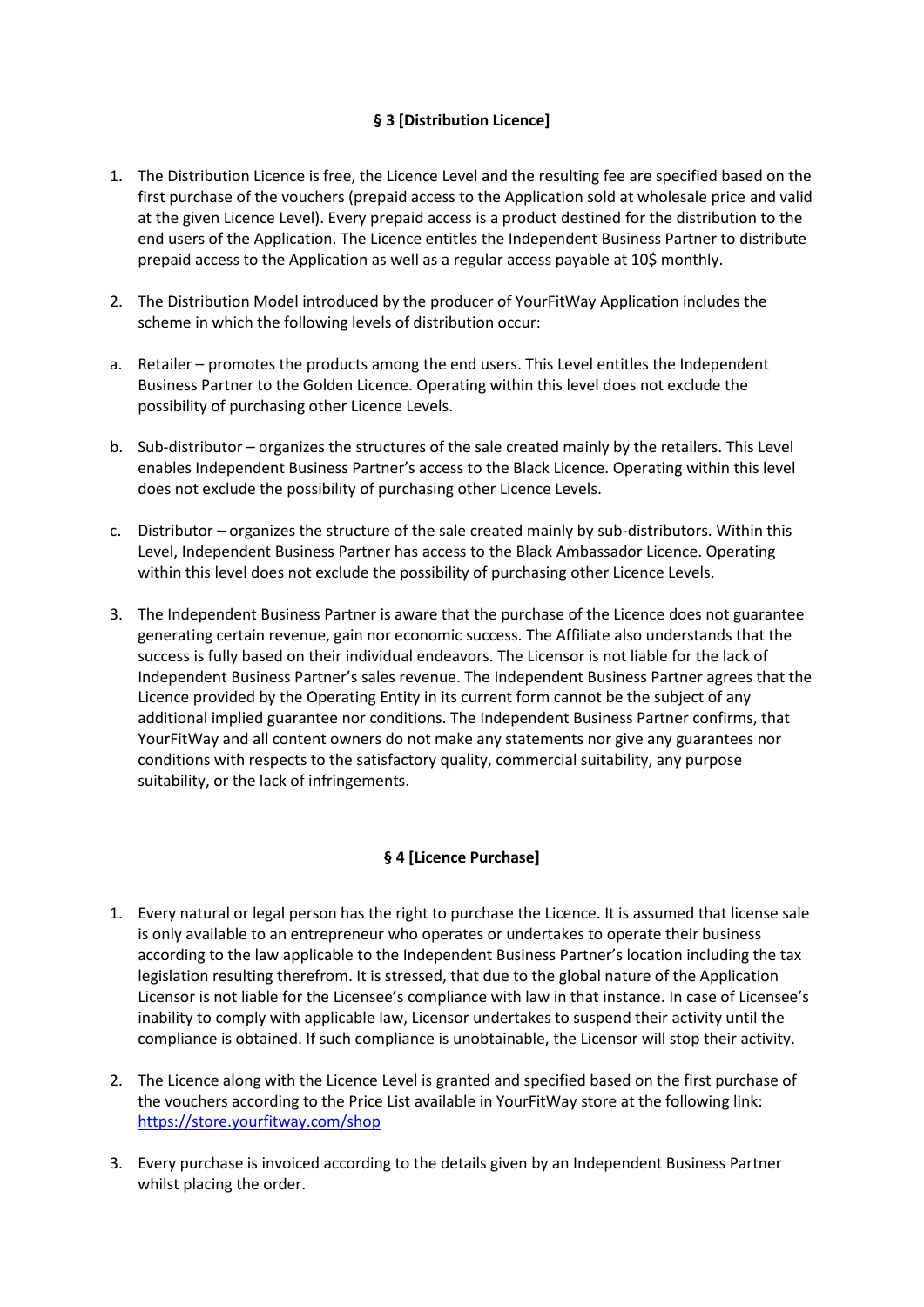- 4. The Licence is activated in the Backoffice up to 48 business hours after the payment for the first purchase of the vouchers is recorded in the Licensor's account.
- 5. The Independent Business Partner has the power to waive their rights resulting from the Licence by using means of electronic communication notifying [office@yourfitway.com.](mailto:office@yourfitway.com) With regards to the abovementioned, the following apply:
- a. the refund for purchased vouchers can be issued within 6 months from the date of the purchase and is applicable only to unused vouchers. In this instance, refund issued upon a written request of the Independent Business Partner constitutes 90% of the Affiliate's payment issued to purchase unused vouchers (being understood as distribution materials). Upon the Affiliate's request and the Licensor's consent 100% of the payment can be refunded. The refund causes the recalculation of the commission fee in the recipient's account.
- b. considering the Affiliate's agreed accounting period with regards to the commission payment, the Licence notice period is maximum 10 days, counting from the end date of the accounting period that follows the day at which the notice was given, in which the Affiliate reserves the right to the calculated commission payment.

The Independent Business Partner is aware that upon the resignation from the Licence, all unpaid commission payments as well as the future calculations thereof come in the possession of the Operating Entity. All deemed Affiliate's claims towards the Licensor in this regard will be expired.

- 6. After reaching a specified level of purchased vouchers, the Licensee has the right to upgrade the Licence. The upgrade is available through the purchase of vouchers covering the difference which marks the Licence Level.
- 7. The Licensee at the level of a Distributor or Sub-distributor has the right to transfer the right to their Account to a third person (free of charge or for a fee), following the submission of a written contract of assignment. Such assignment can only be allowed by the Operating Entity's written agreement issued by electronic means of communication. Operating Entity reserves the right to deny such agreement without cause. In case of a successful contract of assignment, the person renouncing the status loses the Affiliate status and all the components of the participation in the Program, reserving the rights to pay the commission fee calculated based on the previous unsettled accounting periods (including the last period preceding the submission of a contract of agreement). The person acquiring the status of an Independent Business Partner has the right to benefit from the components of the Program and to charge the commission fee beginning from the first accounting period after the date of the contract of assignment issuance and after being granted the access to the account. The commission fee for the period when the parson did not yet have Affiliate status will not be charged.

### **§ 5 [Terms and Conditions of using the Licence]**

- 1. The Licence can only be used within YourFitWay Affiliate Program.
- 2. The Licence is valid until the end of the Licence's validity period.
- 3. Holding a valid Licence enables the undertaking of direct or indirect marketing and sales activities according to the level governed by the distribution model. In every case, the abovementioned activities are associated with sharing YourFitWay Application with the end user. The Licence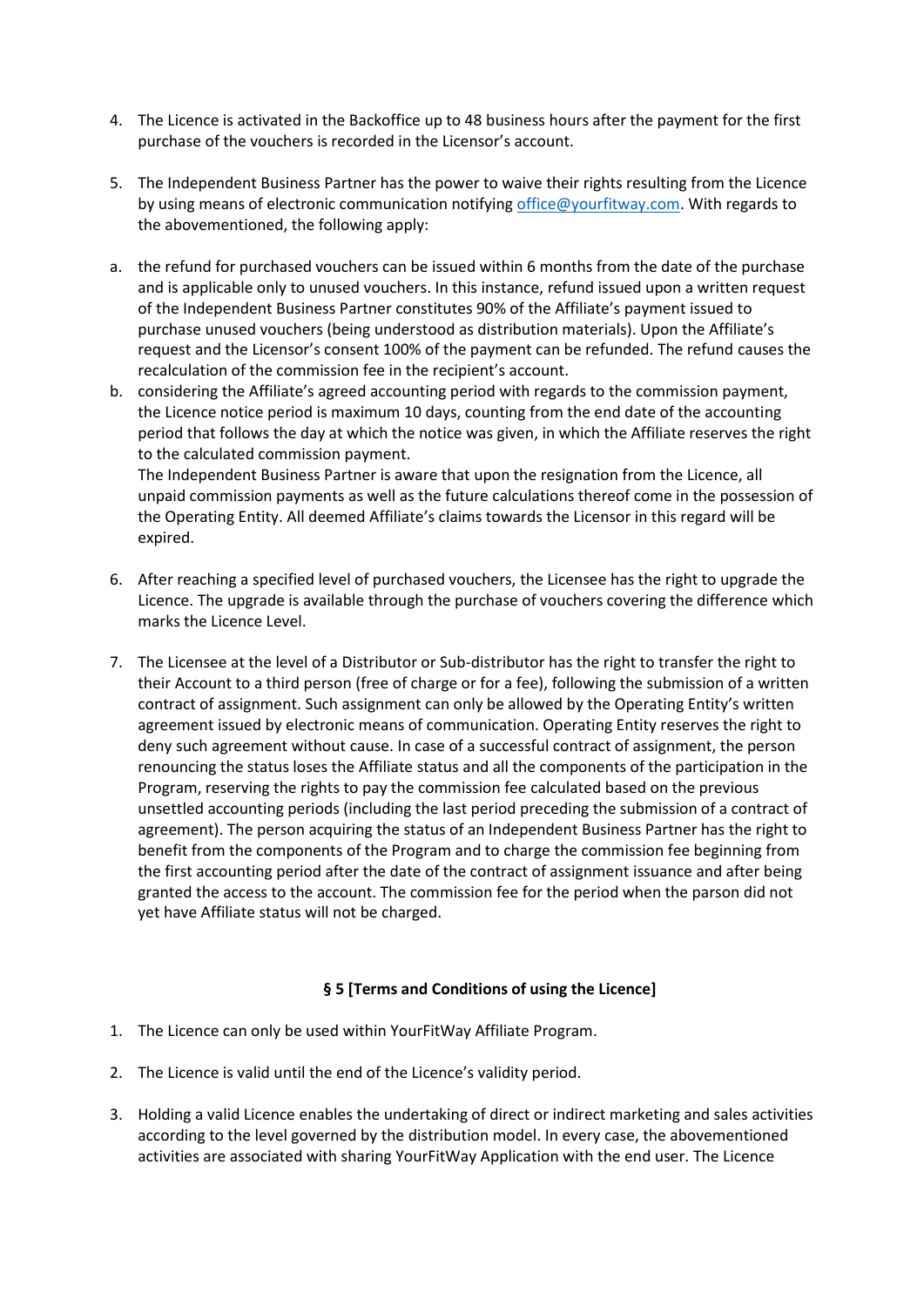enables but does not bind an Independent Business Partner to undertake marketing and sales activities.

- 4. The Licence is linked to:
- a. Vouchers prepaid, first-time, limited in time (e.g., month-long) access to the Application entitling the Independent Business Partner's new Customers to use the Subscription on preferential terms. Vouchers are purchased by an Affiliate at the wholesale price in accordance with the Licence.

along with

- b. Commission level the level including the direct commission generated by own sale as well as the indirect commission understood as a percentage of revenue generated by the subordinate network consisting of the distributors, sub-distributors, retailers, and which regulates held Licence Level.
- c. Distribution lead the contact details of potential new users of the Application delivered by YourFitWay
- d. Know-how the training sessions and knowledge adjusted to the appropriate level of the distribution, within which an Independent Business Partner undertakes/intends to undertake marketing and sales activities.
- 5. The Licence use is not compulsory in the process of becoming an Independent Business Partner in YourFitWay Affiliate Program nor in receiving the commission in accordance with the basic level of commission defined in the Gratification Plan.

### **§ 5 [Terms of Termination of the Licence]**

- 1. Either party has the right to terminate the Licence Agreement without cause, with a maximum of 10 days' notice period, starting from the last day of the accounting period in which the termination takes place. The termination of the Licence Agreement must be in a written form, either on paper or via email.
- 2. In case of the violation of these terms and conditions, the Licensor reserves the right to immediately block the accounts created by the Licensee along with the access to Backoffice and to terminate or suspend of the Licence with an immediate effect.

### **§ 6 [Complaints]**

- 1. In order to fill in a complaint regarding the purchased Distribution Licence, it must be sent by an Independent Business Partner to: office@yourfitway.com. The complaint must include:
	- Affiliate's details, especially their email address
	- A brief description of the reason for the complaint
	- Affiliate's proposition of the complaint resolution